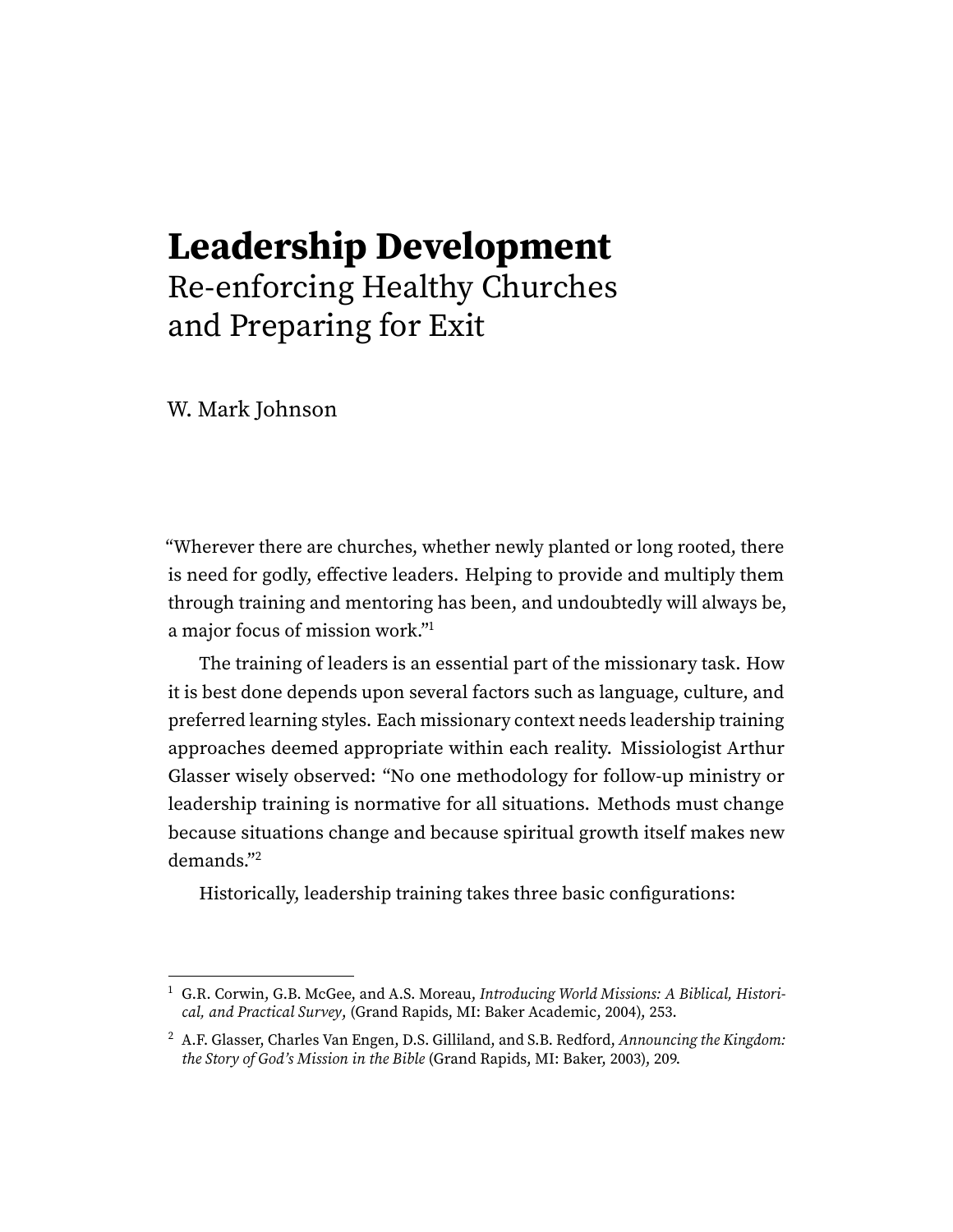- 1. formal, institutionally based theological training like a seminary or Bible college,
- 2. non-formal local church training like Theological Education by Extension (TEE),
- 3. some form of individual personal coaching and/or mentoring of potential leaders done by a local church pastor within the local church context.

Glasser's observation above continues to merit serious consideration regarding how leadership training can most effectively meet this generation's unique global training needs. Yet, no matter what form leadership training takes in any given context, the importance of having a well-defined strategy for leadership development remains essential to fulfill the missionary task. This point becomes evident when we remember the essential components of the missionary task.

Following the biblical model, the IMB emphasizes that the missionary task is composed of six essential components. These tasks can be understood as being logically sequential in their development and application, without being mechanical or linear in their actual implementation: Entry, Evangelism, Discipleship, Healthy Church Formation, Leadership Development, and Exit. In this sequence, the development and training of local church leadership is the penultimate step in the process before arriving at exit phase. Exit is defined in Foundations as being the completion of the missionary task: Our goal is to complete the missionary task in each people group or place and then to exit, with the new churches from that place or people as our partners in the ongoing task of global evangelism.<sup>[3](#page-1-0)</sup>

<span id="page-1-1"></span>For this closure to occur in the missionary cycle, effective leadership training within the recently planted churches must have previously occurred. This means biblically qualified leaders are receiving some form of leadership

<span id="page-1-0"></span><sup>&</sup>lt;sup>[3](#page-1-1)</sup> International Mission Board, Foundations (Richmond, VA: International Mission Board, 2018), 107.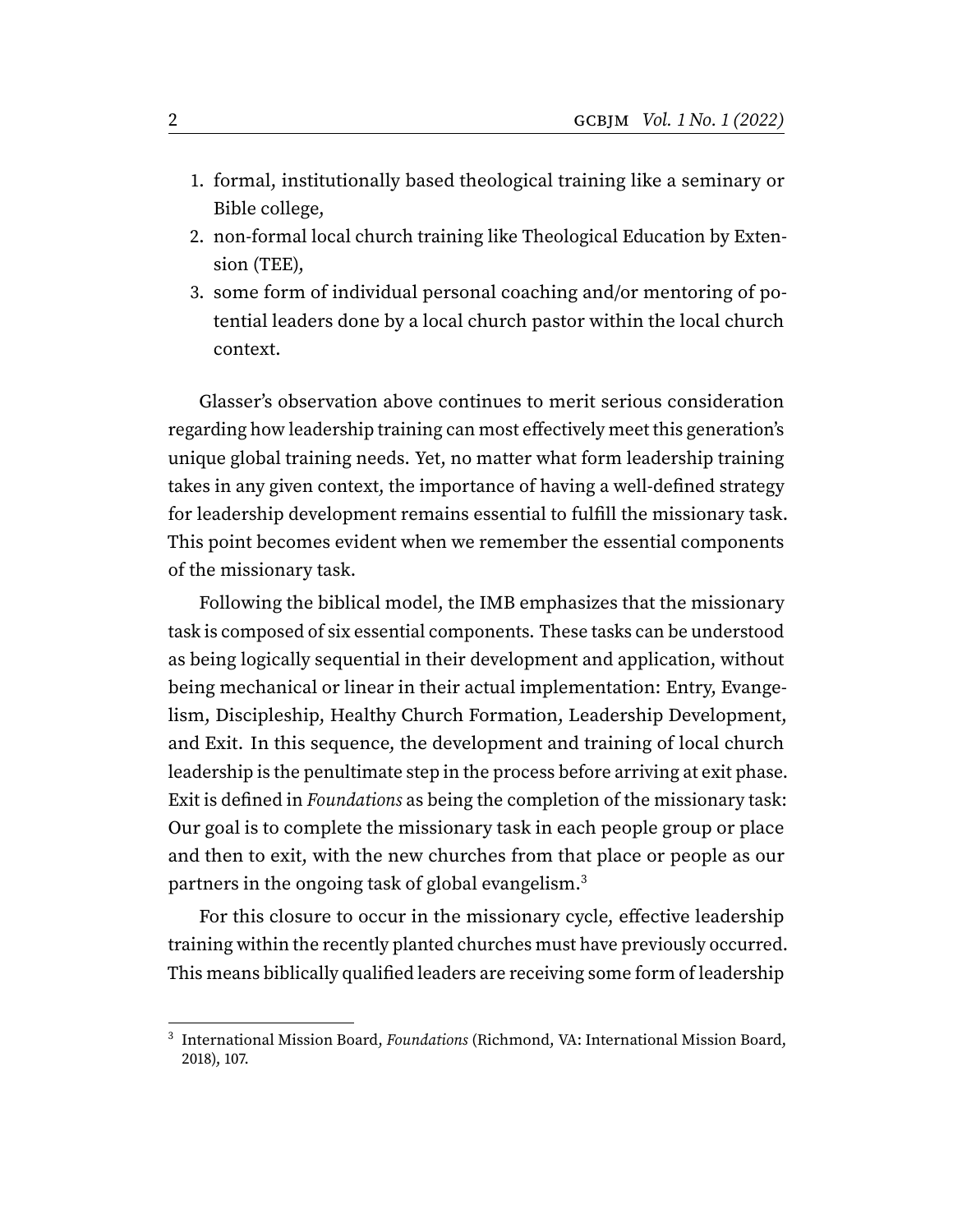<span id="page-2-2"></span>training "in an effective and biblically faithful way."[4](#page-2-0) This point then leads to a couple of questions. What is effective leadership training? And, of what does it, or should it, consist?

Leadership training, at its most basic level, is teaching God's people obedience to the Great Commission. It is teaching God's people to obey all that Christ has taught. What does this mean in practice when considering the present global challenges of training leadership for local church ministry? Churches worldwide need a deep pool of trained leaders to effectively fulfill Christ's mission for His church among all peoples in all places. Lesslie Newbigin speaks to the leadership preparation task:

<span id="page-2-3"></span>The task of ministry is to lead the congregation as a whole in a mission to the community as a whole, to claim its whole public life, as well as the personal lives of all its people for God's rule. It means equipping all the members of the congregation to understand and fulfill their several roles in this mission through their faithfulness in their daily work. It means training and equipping them to be active followers of Jesus in his assault on the principalities and powers which he has disarmed on his cross. And it means sustaining them in bearing the cost of that warfare.[5](#page-2-1)

Three words come to the fore in Newbigin's explanation of the importance of leadership training. Those words are train, equip, and sustain. Training and equipping imply preparation. Leadership training and equipping should consist of three levels of development. Church leaders in a missionary context, as well as church members, should receive the benefit of this three-tiered training and equipping. The three components of leadership development are training and equipping in the spiritual disciplines of the Christian life, theological and biblical knowledge (within the context of

<span id="page-2-0"></span>[<sup>4</sup>](#page-2-2) International Mission Board, Foundations, 108.

<span id="page-2-1"></span><sup>&</sup>lt;sup>[5](#page-2-3)</sup> Leslie Newbigin, The Gospel in a Pluralistic Society (Grand Rapids: Eerdmans, 1989), 238.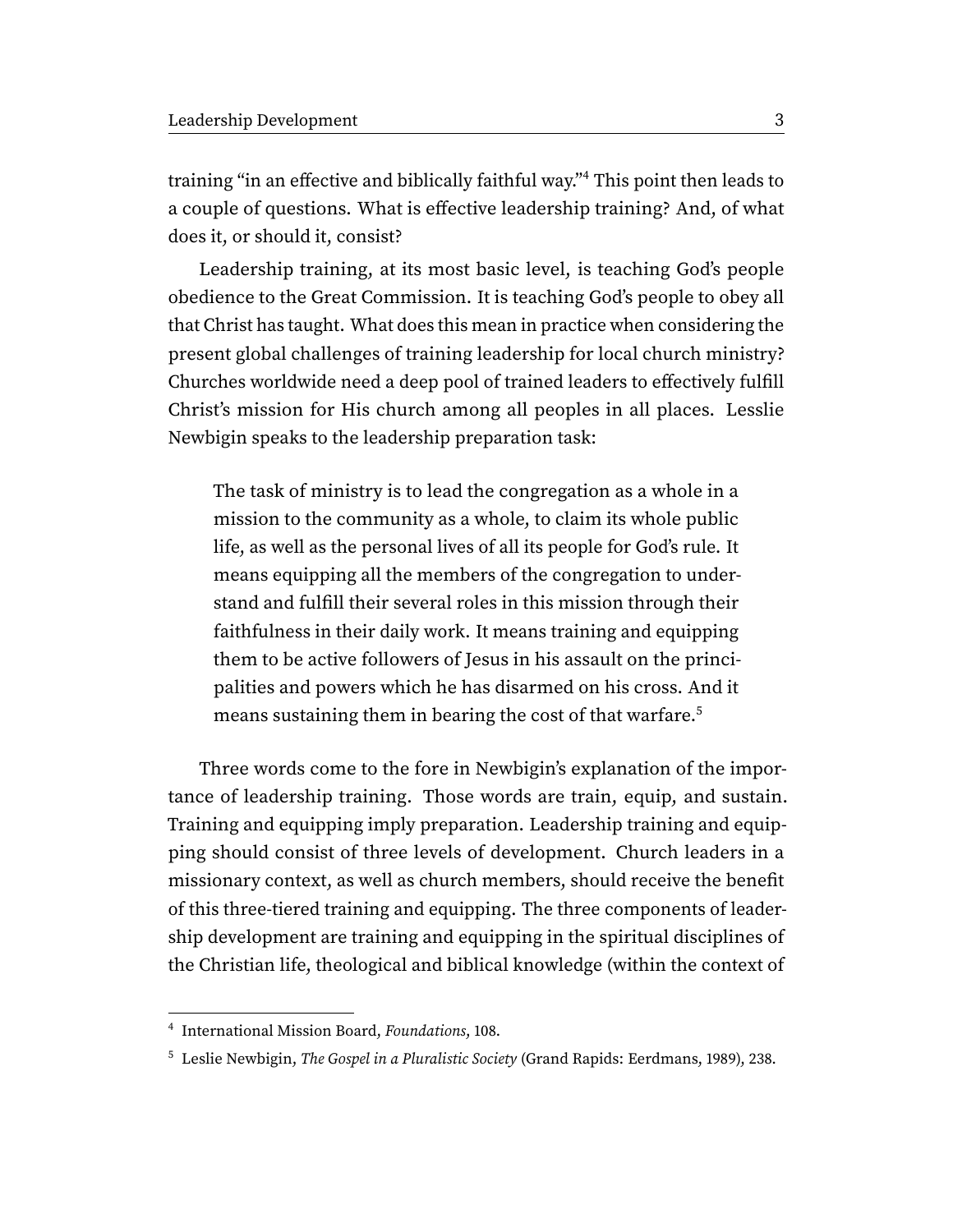actual ministry application), and missionary/pastoral care (sustaining and caring for the local church workers who face the brunt and pay the personal toll for their engagement in the rigors of missionary ministry). Each of these three points merits further development.

## **Spiritual Disciplines**

The first and primary call for all Christians is to be faithful, Christ-centered disciples. For this reason, Christian leaders must have a baseline knowledge and practice of the classic spiritual disciplines. This baseline consists of things like, but is not limited to, growth in the comprehension and application of the Word of God in daily life, consistent daily prayer (both personal and corporate), evangelism, fellowship, and service. One cannot assume that the spiritual formation of Christian leaders (missionaries, pastors, and church members) in these classic spiritual disciplines will occur on their own without intentional prioritization on the part of a leadership training strategy. Unfortunately, it can no longer be assumed that effective training in spiritual disciplines is occurring in many established evangelical churches worldwide. If this is the case in existing churches, the challenge and need to train leaders in the spiritual disciplines for churches being established in the global mission context are even more pressing.

Before a missionary can exit, missionary leaders must make certain the local leaders who will be leading and caring for the churches that have been planted are practicing the spiritual disciplines. Newbigin speaks directly to the importance of this practice of the spiritual disciplines on the part of local church leaders: "The minister's leadership of the congregation in its mission to the world will be first and foremost in the area of his own discipleship, in that life of prayer and daily consecration which remains hidden from the world, but which is the place where the essential battles are either won or lost."[6](#page-3-0)

<span id="page-3-1"></span><span id="page-3-0"></span>[<sup>6</sup>](#page-3-1) Newbigin, The Gospel in a Pluralistic Society, 240.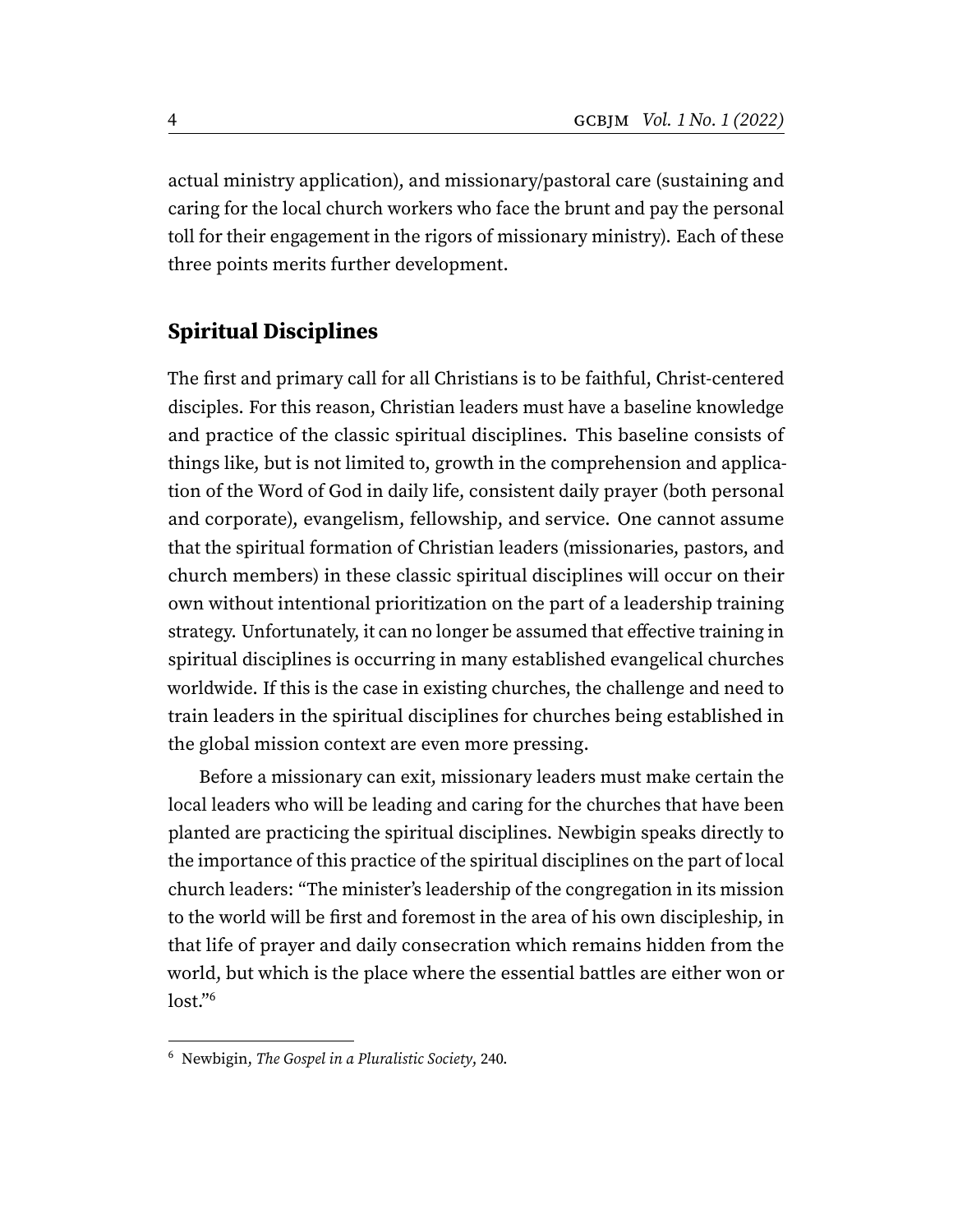Christian leaders cannot lead in an area in which they are not practitioners. Leaders cannot practice that which they have never been taught. Therefore, training in, preparation for, and practice of the spiritual disciplines are urgent necessities and essential components of the training of Christian leadership worldwide.

Upon assuring that leadership training is in place for teaching spiritual disciplines to global Christian leaders, global Christian leadership (both missionary and national) must prioritize the spiritual formation of those with whom they regularly work: the local church membership and/or church planting team of which they are a part. Historically, Christians have always recognized the need to have their lives grounded in the basics of biblical spirituality. This has been the case throughout the whole of church history. However, the rigor of post-modern life and ministry makes this spiritual preparation ever more important and necessary, particularly at the local church level. The devil is not more devilish in the world's global cities and "hard places" than he is in other places of established Christian presence; yet, the stresses, strains, and temptations of many missionary contexts bring more readily to the surface the full display of the human heart's depravity. A grounding in the spiritual disciplines is the first line of spiritual defense for local church leaders and church members. This makes spiritual preparation a top tier priority in leadership preparation worldwide.

## **Theological and Biblical Training**

Globally, church leaders and church members need a strong biblical and theological foundation upon which their beliefs can rest, and from which their ministries can be directed. Traditional seminary preparation continues to be a viable and efficient option in many missionary contexts worldwide for training future shepherds of local churches. However, this is often not the case for missionary engagements in contexts hostile to the Christian faith or without access to certain technological advantages. In those cases, other appropriate methods need to be considered, such as the use of advanced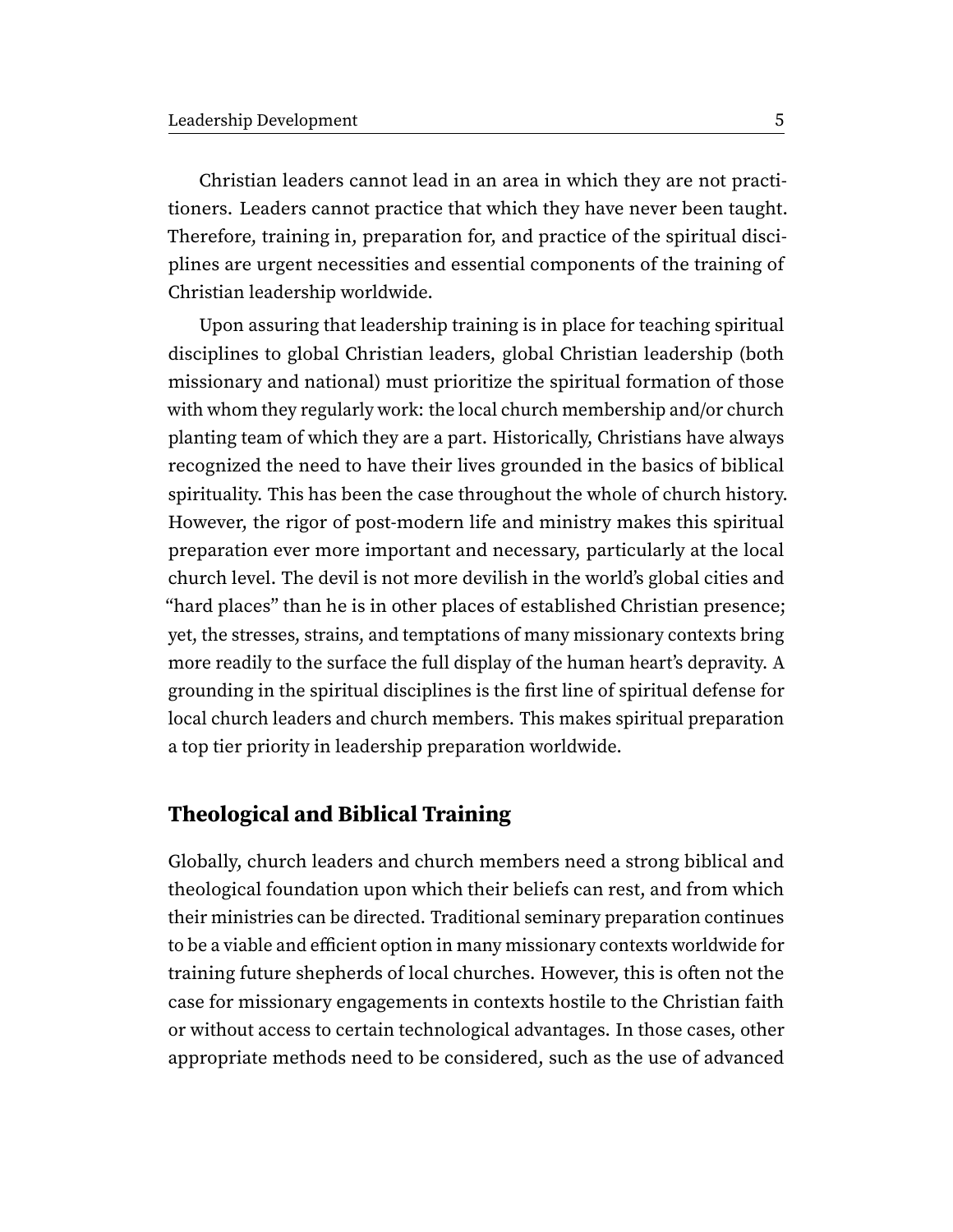technology to deliver the best content, or the use of oral methodologies contextualized for the learning needs of those with an oral learning preference. Remembering Glasser's words, missionary context is determinative in the question of methodologies. Whatever the preferred methodology might be, the training and discipling of new converts and church members in theology and Scripture's foundational truths are paramount in preparing leaders. The growing strength and pervasiveness of the secular worldview along with newly invigorated religious alternatives to the Christian faith require that Christians have a firm convictional grasp of the biblical narrative and implications of the biblical worldview. If they do not, the aggressive secular and religious alternatives might prove a significant impediment to effective global ministry.

This training must be done with the highest levels of intentionality. This intentionality might be a classroom or small group setting where a missionary will be communicating and inculcating theological and biblical content. Whether in a literate or an oral preference setting, varieties of technological means are now available as resources for those engaged in leadership training. Yet, training focused on content must always be within the context of actual local church ministry and practice. The global ministry practitioner needs to be trained by word, deed, and godly example. This holistic approach to training is important, because ministry is spiritual warfare.

The godly example of the missionary and/or pastor living out the very truths proclaimed in the pulpit, taught in the classroom or modeled and storied in a small group (word and deed) continues to be the strongest of all apologetics offered in defense of the truthfulness of the biblical message. Gospel faithfulness often comes at a high price for those involved in the whitehot fires of global mission ministry. For this reason, sustaining nurture and care must be given to those who bear the brunt of the most intense spiritual conflict.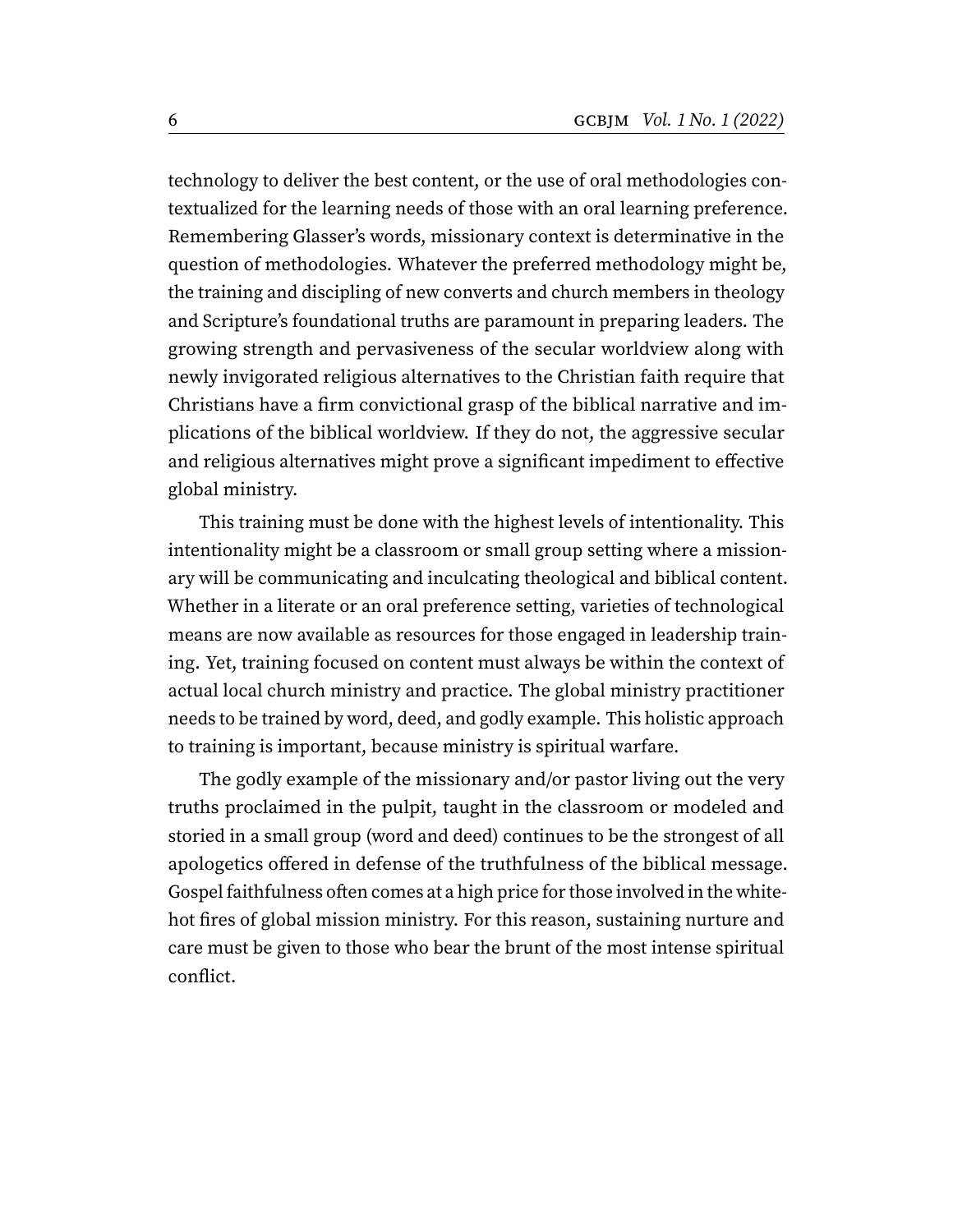## **Missionary/Pastoral Care**

Those who take the blows of global mission ministry often find themselves depleted and drained; they need pastoral care. In a denominational mission context, this is normally provided for the global missionary by those who work in Member Care. However, the bulk of pastoral care must take place, when possible and often by necessity, within the local church context. For this reason, planting healthy churches pastored by trained and equipped leaders is essential in the development of a pastoral care feedback loop needed for the well-being and care of all those involved in Christian ministry. True Christian fellowship is what missionaries, pastors, and church members need to survive and thrive in the rigors of global Christian ministry. The place of preeminence where much needed fellowship and accountability are to be found is the local church, no matter where the ministry context might be.

Perhaps most importantly, the global Christian worker needs a true friend with whom he or she can have genuine heart to heart fellowship. True friendship is the under-appreciated key to Christian sanctification in any context, missionary or otherwise. J. I. Packer speaks to the importance of this:

<span id="page-6-1"></span>Christians today must seek fellowship. Lonely and isolated Christians, spiritually starved and discouraged Christians, and with them members of prosperous churches and busy Christian workers—all need fellowship, and all should make a point of endeavoring to get it. The Puritans used to ask God for one 'bosom friend', with whom they could share absolutely everything and maintain a full-scale prayer-partner relationship; and with that they craved, and regularly set up, group conversations about divine things. We should be wise to follow their example at both points.<sup>[7](#page-6-0)</sup>

<span id="page-6-0"></span><sup>&</sup>lt;sup>[7](#page-6-1)</sup> J. I. Packer, 18 Words, The Most Important Words You Will Ever Know (Fearn, Scotland: Christian Focus Publications, 2007), chap. 18, "Fellowship," Logos Library System.